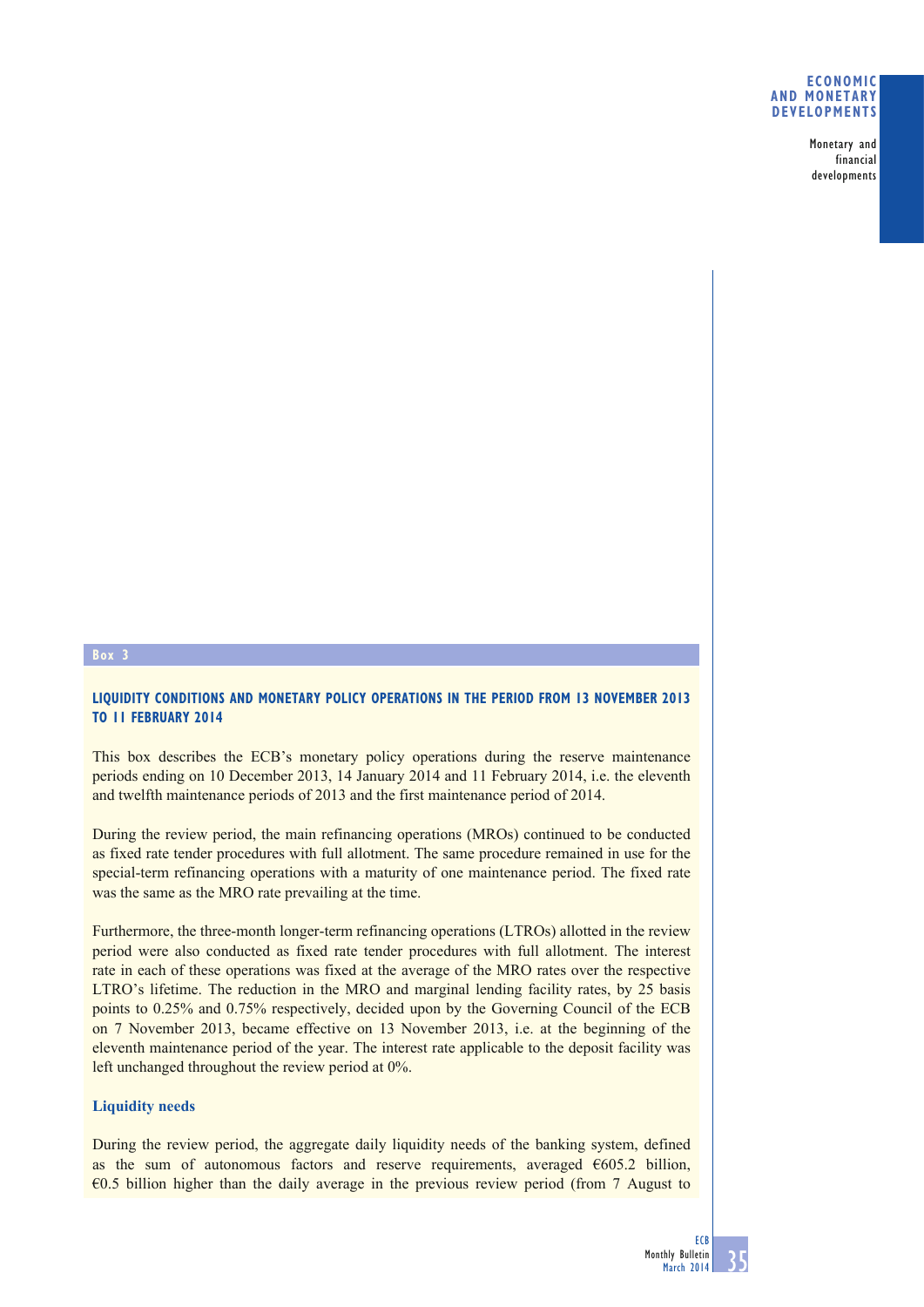12 November 2013). Reserve requirements decreased from an average of €104.2 billion in the previous review period to an average of  $\epsilon$ 103.4 billion in the period currently under review (see Chart A). Autonomous factors increased slightly from an average of €500.5 billion to an average of  $€501.8$  billion in the period currently under review.

Looking at individual contributions to the change in average autonomous factors, banknotes in circulation increased, on average, by  $E16.4$  billion from an average of €919.8 billion in the previous review period to an average of  $\epsilon$ 936.2 billion in the period currently under review. Such an increase largely reflects a seasonal pattern in the demand for banknotes peaking during the Christmas period.

Banknotes in circulation peaked in the twelfth maintenance period at an average of  $€947.9$  billion, before dropping to an average of €931.8 billion in the first maintenance period of 2014. The liquidity-absorbing effect resulting from higher banknotes in circulation



(EUR billions; daily averages for the review period are shown next to each item)



was partially offset by an increase of €13.5 billion in net assets denominated in euro. Net assets denominated in euro increased to an average of  $\epsilon$ 447 billion in the period currently under review, from €433.5 billion in the previous review period. Such an increase in net assets denominated in euro reflects, among other things, lower deposits denominated in euro held with the Eurosystem by foreign central banks and has a liquidity-providing effect. Government deposits remained, on average, unchanged during the review period, dropping by  $\epsilon$ 0.2 billion from an average of  $\epsilon$ 74.1 billion to  $\epsilon$ 73.9 billion. This component also continued to exhibit significant volatility, as it fluctuated by as much as  $656.2$  billion in the period under review. Changes in this component have a significant impact on the volatility of autonomous factors exhibiting a regular fluctuation pattern within a maintenance period linked to tax collection activities and payment of salaries, pensions and social benefits. Normally, however, they have a lesser effect on the average trend level of autonomous factors.

Daily current account holdings in excess of reserve requirements averaged  $E126.3$  billion during the period under review, a reduction of  $631.7$  billion compared with the previous review period. This decline is in line with the downward trend in excess reserves recorded since early 2013. Daily current account holdings in excess of reserve requirements continued to decline, from  $€141.1$  billion in the tenth maintenance period of 2013 to  $€112.4$  billion in the first maintenance period of 2014.

However, a temporary increase of current account holdings was observed in the twelfth maintenance period, during which daily current account holdings in excess of reserve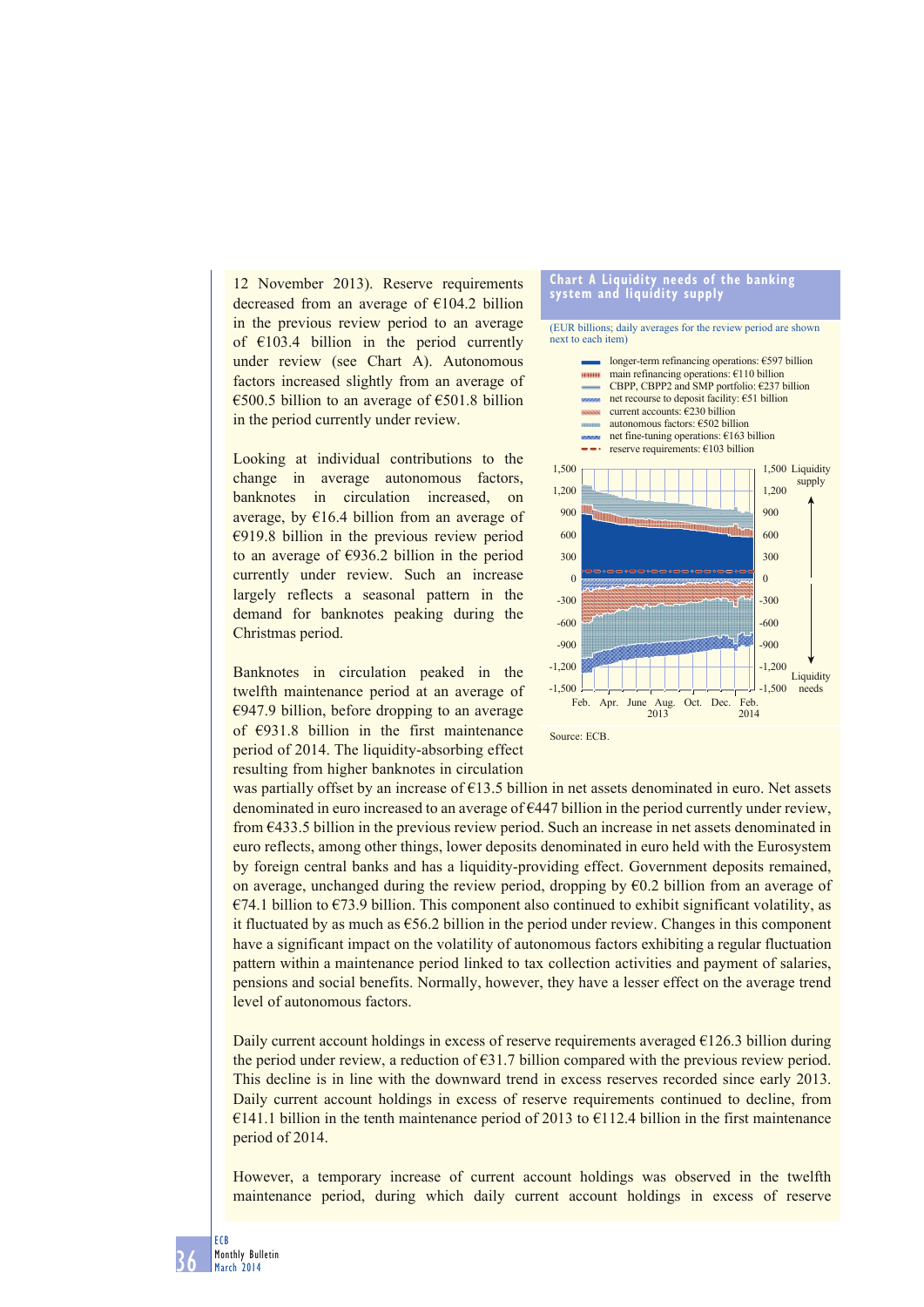#### **ECONOMIC AND MONETARY DEVELOPMENTS**

Monetary and financial developments

requirements increased from  $E117$  billion in the eleventh maintenance period to  $E144.8$  billion, as banks increased demand for liquidity buffers for precautionary purposes to absorb temporary end-of-year-related money market tensions.

# **Liquidity supply**

The average amount of liquidity provided through open market operations continued to decline, from  $\epsilon$ 826.2 billion during the previous review period to  $\epsilon$ 782.1 billion. Tender operations<sup>1</sup> provided an average of €545.2 billion of liquidity, marking a decline of €33 billion compared with the previous review period. The liquidity provided through the weekly MROs stood, on average, at  $E110.4$  billion,  $E15.7$  billion higher than in the previous review period. The amounts allotted weekly fluctuated in a range between a low of €86.9 billion on 19 November 2013 and €168.7 billion on 30 December 2013, as banks adjusted their demand according to the developments in liquidity and money market conditions.

During the review period, LTROs with a duration of three months and of one maintenance period contributed, on average,  $\epsilon$ 31.5 billion to the liquidity supply,  $\epsilon$ 9.7 billion higher than in the previous period. However, the average recourse to these operations remains significantly lower than at the beginning of 2013, when these LTROs together contributed, on average, €43.8 billion. The three-year LTROs provided on average €565.9 billion, as counterparties repaid €82.7 billion during the review period. The size of weekly repayments increased in the eleventh and twelfth maintenance periods, totalling  $\epsilon$ 24.5 billion and  $\epsilon$ 50.4 billion respectively, as some banks accelerated repayments ahead of year-end for various regulatory and communication reasons, including the balance sheet snapshot taken for the ECB's comprehensive assessment at the end of 2013. Weekly repayments dropped, however, in the first maintenance period of 2014 to a total of  $E$ 7.7 billion.

The combined outstanding amount of securities held for monetary policy purposes – comprising the first and second covered bond purchase programmes (CBPP and CBPP2) and the Securities Markets Programme (SMP) – stood on average at  $\epsilon$ 236.9 billion, a decrease of  $\epsilon$ 11.1 billion.

The outstanding amount of securities purchased under the CBPP, which was completed in June 2010, stood at  $\epsilon$ 39.7 billion at the end of the review period,  $\epsilon$ 2.2 billion lower than in the previous review period, on account of maturing securities. Outstanding amounts under the CBPP2, which ended on 31 October 2012, stood at €15 billion at the end of the review period,  $60.5$  billion lower than in the previous review period, also on account of maturing securities. The outstanding value of the SMP decreased by  $68.4$  billion during the review period, reflecting redemptions in the portfolio. The outstanding amount at the end of the review period was  $€175.7$  billion. The weekly liquidity-absorbing fine-tuning operations sterilised the liquidity injected through the SMP; although, on six occasions during the review period, the bids received were lower than the intended amount of absorption. These episodes reflected temporary developments in the money market when, particularly towards the end of the month, money market rates temporarily spiked above the maximum bid rates on these fine-tuning operations. Chart A summarises the developments of the liquidity needs of the banking system and the liquidity supply.

1 Tender operations include main refinancing operations, longer-term refinancing operations and fine-tuning operations (both liquidityproviding and liquidity-absorbing).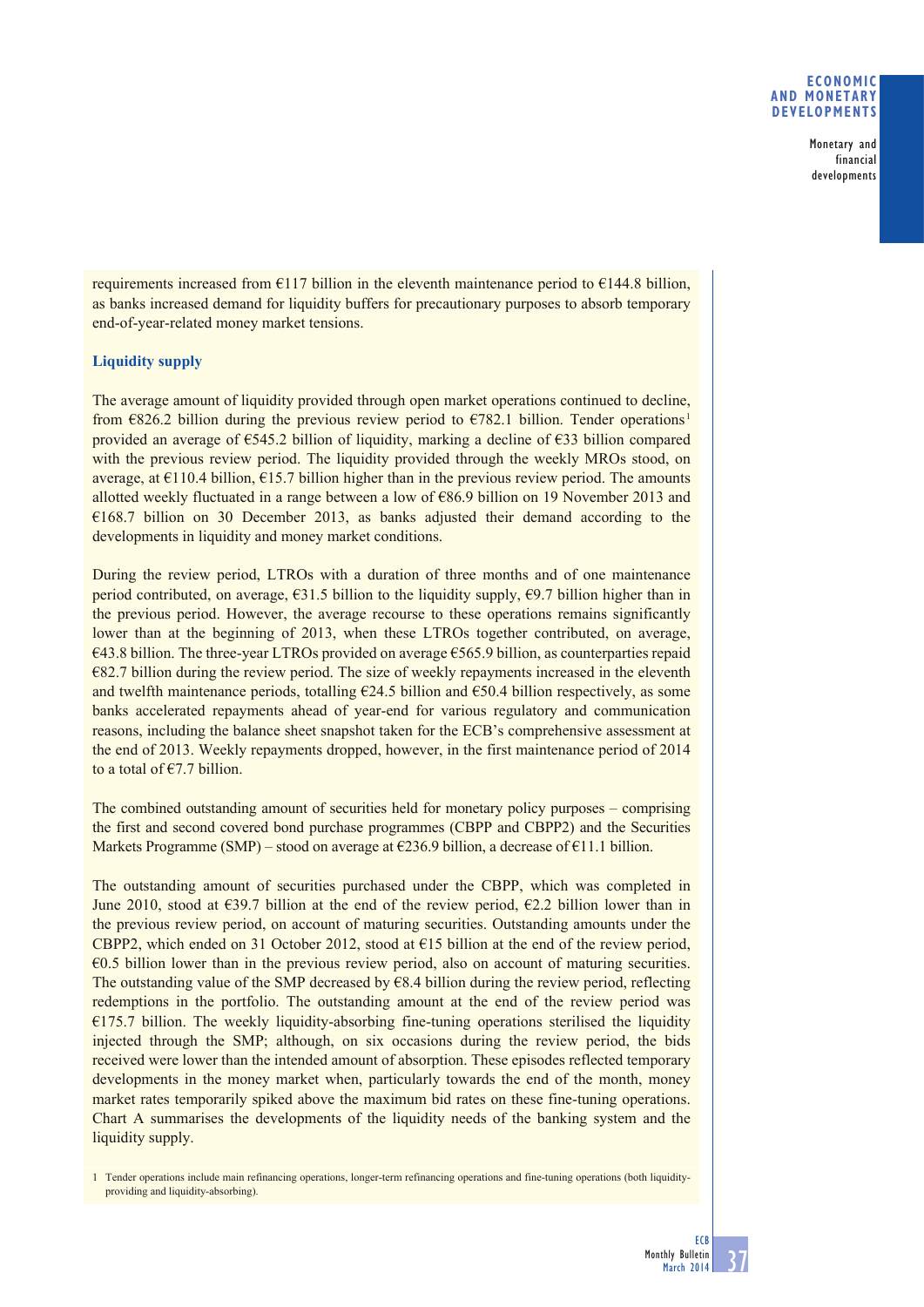### **Excess liquidity**

Excess liquidity continued to decline, averaging at  $E176.9$  billion in the period under review, compared with  $E221.5$  billion in the previous review period. At the same time, it remained volatile, fluctuating within the review period between €283.5 billion (3 January 2014) and  $E125.3$  billion (21 January 2014). As described above, the main drivers were fluctuations in government deposits, the increase in banknotes in circulation, the decrease in the outstanding liquidity provided through the three-year LTROs and fluctuations in the amounts allotted through tender operations. Since the rate on the deposit facility is 0%, and thereby equal to the remuneration of excess reserve holdings, counterparties are expected to be largely indifferent regarding the disposition of their excess liquidity. For the three maintenance periods under review, the pattern has been fairly stable, with about 29% of excess liquidity held in the deposit facility and 71% held in the form of excess reserves in the first two maintenance periods under review (see Chart B). The corresponding figures for the third maintenance period are 27% and 73% respectively.

#### **Interest rate developments**

During the review period, the ECB rates on the marginal lending facility, the MROs and the deposit facility remained unchanged at 0.75%, 0.25% and 0%, respectively. In light of declining excess liquidity, both the level and the volatility of the EONIA increased compared with the previous period under review. The EONIA averaged 16.9 basis points, compared with 8.5 basis points in the previous three maintenance periods. Within the period under review, the EONIA fluctuated in a range between 7 and 44.6 basis points. The average EONIA in the eleventh



38 Monthly Bulletin March 2014